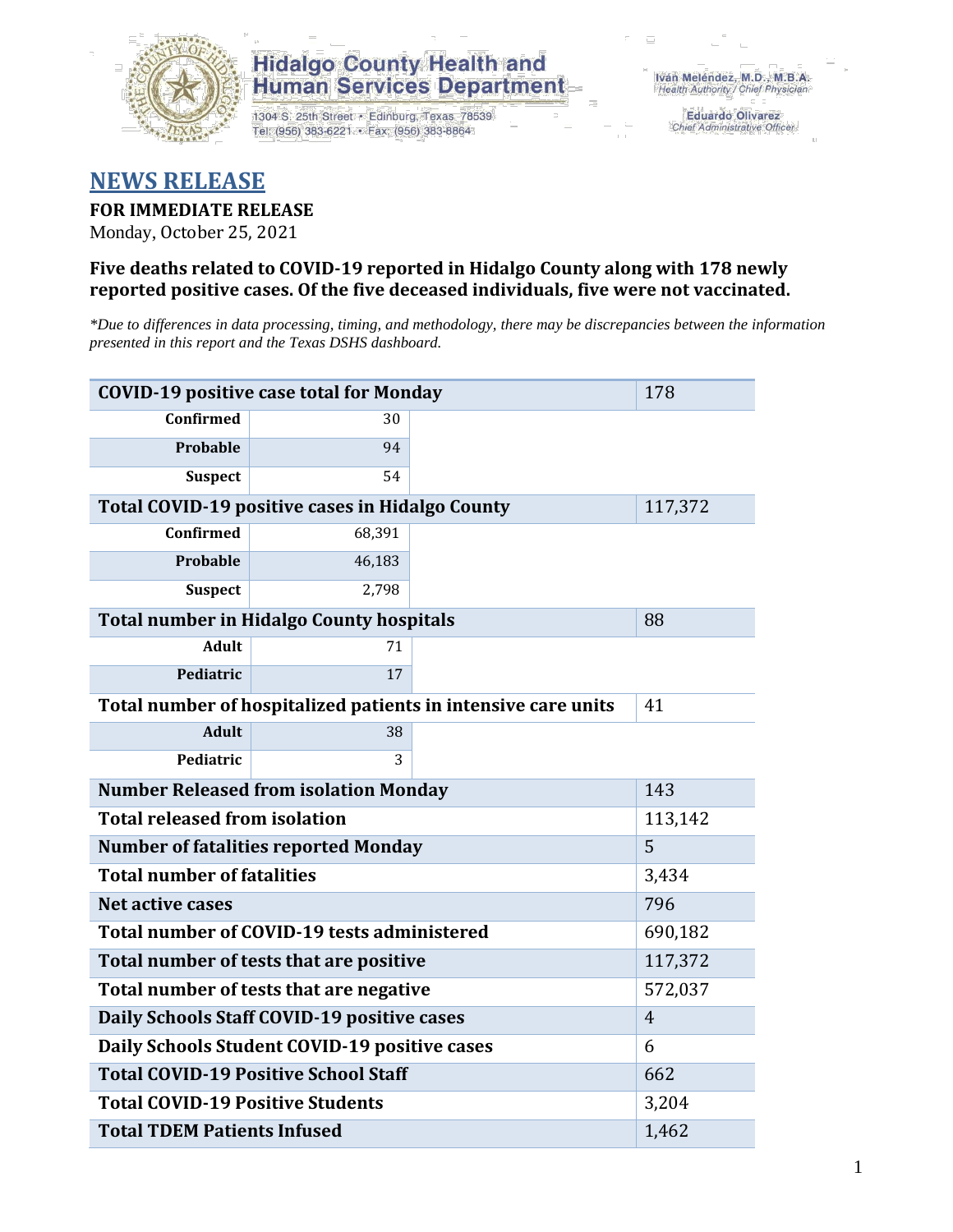

### **Hidalgo County Health and Human Services Department**

1304 S. 25th Street · Edinburg, Texas 78539 Tel: (956) 383-6221 · Fax: (956) 383-8864

**Eduardo Olivarez** Chief Administrative Officer

*Hidalgo County uses the case status definition provided by the Texas Department of State Health Service's 2020 Epi Case Criteria Guide revised November 2020.*

- *1. Confirmed: A person who has tested positive through a molecular or PCR (oral or nasal swabs) test that looks for the presence of the virus's genetic material.*
- *2. Probable: A person who meets presumptive laboratory evidence through detection of COVID-19 by antigen test in a respiratory specimen.*
- *3. Suspect: A person who meets supported laboratory evidence through detection of specific antibodies in serum, plasma, whole body, and no prior history of being confirmed or probable case.*

*For more information of case status definition for COVID-19, please refer to:*

<https://www.dshs.state.tx.us/IDCU/investigation/epi-case-criteria-guide/2020-Epi-Case-Criteria-Guide.pdf>

|              | <b>Age Range</b> | <b>Gender</b> | <b>City</b>    |
|--------------|------------------|---------------|----------------|
| 1            | 40s              | Male          | <b>Mission</b> |
| $\mathbf{2}$ | 70+              | Female        | Mission        |
| 3            | 70+              | Male          | <b>Mission</b> |
| 4            | 20 <sub>s</sub>  | Female        | Pharr          |
| 5            | 50s              | Male          | San Juan       |

#### The deaths include: Case Breakdown by Age Group:

| <b>Age Range</b> | <b>Number of Cases</b> |  |  |
|------------------|------------------------|--|--|
| $0 - 11$         | 47                     |  |  |
| 12-19            | 26                     |  |  |
| 20s              | 18                     |  |  |
| 30 <sub>s</sub>  | 26                     |  |  |
| 40s              | 19                     |  |  |
| 50s              | 18                     |  |  |
| 60s              | 11                     |  |  |
| $70+$            | 13                     |  |  |
| Total:           | 178                    |  |  |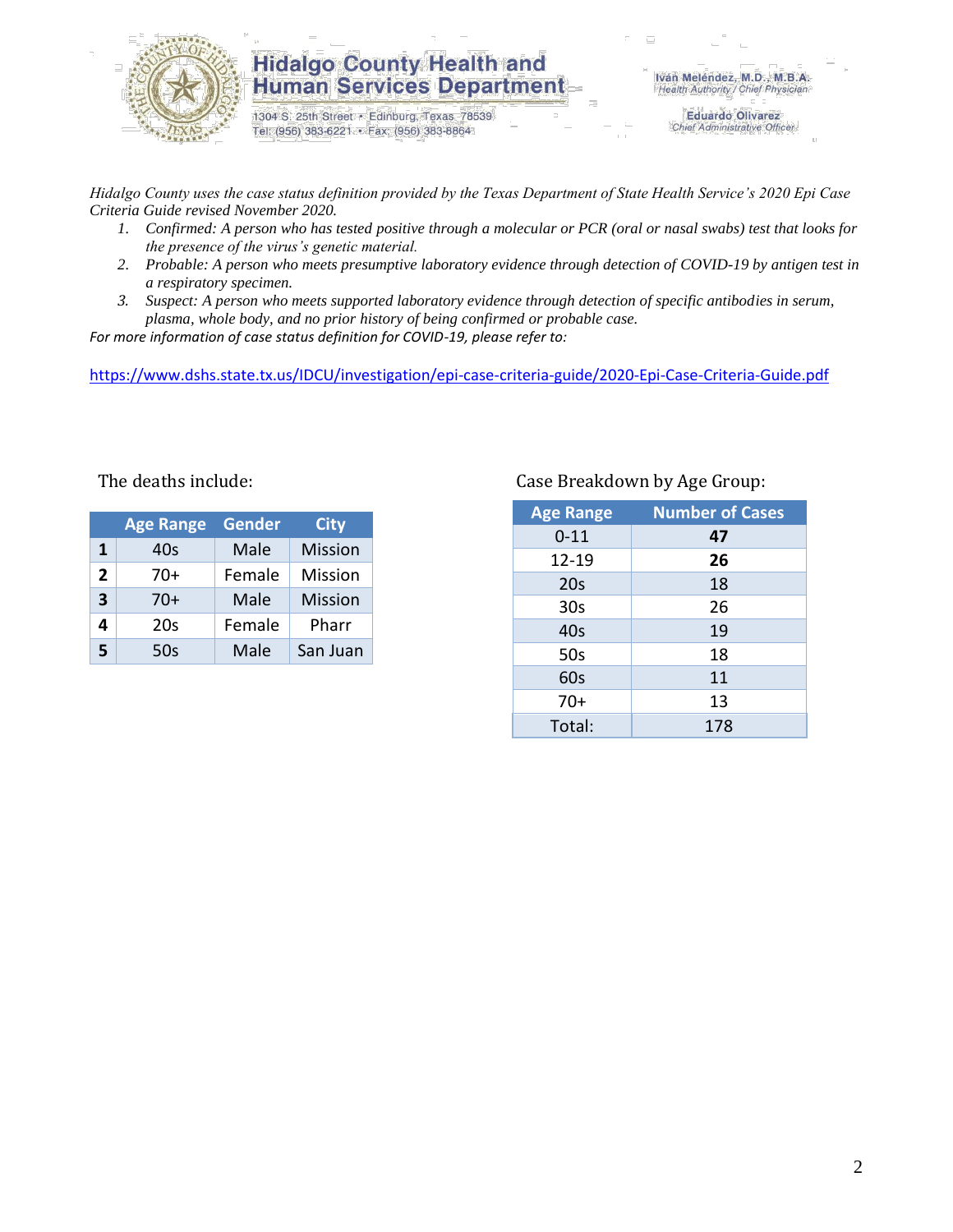

# **Hidalgo County Health and<br>Human Services Department**

1304 S. 25th Street • Edinburg, Texas 78539<br>Tel: (956) 383-6221 • Fax: (956) 383-8864

Iván Meléndez, M.D., M.B.A.<br>Health Authority / Chief Physician

Eduardo Olivarez<br>Chief Administrative Officer

### Monday, October 25, 2021 positive cases include:

|                         | <b>Age Range</b> | Gender                                                                                                     | <b>City</b> |     | <b>Age Range</b> | <b>Gender</b> | <b>City</b> |
|-------------------------|------------------|------------------------------------------------------------------------------------------------------------|-------------|-----|------------------|---------------|-------------|
| 1                       | $0 - 19$         | F                                                                                                          | Alamo       | 90  | $0 - 19$         | F             | Mission     |
| $\mathbf{2}$            | $0 - 19$         | M                                                                                                          | Alamo       | 91  | 20s              | M             | Mission     |
| 3                       | $0 - 19$         | F                                                                                                          | Alamo       | 92  | 20s              | F             | Mission     |
| 4                       | $0 - 19$         | F                                                                                                          | Alamo       | 93  | 20s              | F             | Mission     |
| 5                       | $0 - 19$         | ${\sf M}$                                                                                                  | Alamo       | 94  | 20s              | M             | Mission     |
| 6                       | 30 <sub>s</sub>  | M                                                                                                          | Alamo       | 95  | 20s              | F             | Mission     |
| $\overline{\mathbf{z}}$ | 50s              | $\mathsf F$                                                                                                | Alamo       | 96  | 30s              | F             | Mission     |
| 8                       | 50s              | F                                                                                                          | Alamo       | 97  | 30 <sub>s</sub>  | F             | Mission     |
| 9                       | $70+$            | $\mathsf F$                                                                                                | Alamo       | 98  | 30s              | M             | Mission     |
| 10                      | $0 - 19$         | M                                                                                                          | Alton       | 99  | 30 <sub>s</sub>  | M             | Mission     |
| 11                      | 20s              | $\mathsf{M}% _{T}=\mathsf{M}_{T}\!\left( a,b\right) ,\ \mathsf{M}_{T}=\mathsf{M}_{T}\!\left( a,b\right) ,$ | Alton       | 100 | 30s              | F             | Mission     |
| 12                      | 30 <sub>s</sub>  | F                                                                                                          | Alton       | 101 | 30 <sub>s</sub>  | M             | Mission     |
| 13                      | 30 <sub>s</sub>  | $\mathsf F$                                                                                                | Alton       | 102 | 30s              | F             | Mission     |
| 14                      | $0 - 19$         | F                                                                                                          | Donna       | 103 | 30s              | F             | Mission     |
| 15                      | 20s              | M                                                                                                          | Donna       | 104 | 40s              | F             | Mission     |
| 16                      | 30 <sub>s</sub>  | M                                                                                                          | Donna       | 105 | 40s              | M             | Mission     |
| 17                      | 40s              | M                                                                                                          | Donna       | 106 | 40s              | $\mathsf F$   | Mission     |
| 18                      | 50s              | M                                                                                                          | Donna       | 107 | 40s              | F             | Mission     |
| 19                      | $0 - 19$         | M                                                                                                          | Edinburg    | 108 | 50s              | F             | Mission     |
| 20                      | $0 - 19$         | M                                                                                                          | Edinburg    | 109 | 50s              | F             | Mission     |
| 21                      | $0 - 19$         | M                                                                                                          | Edinburg    | 110 | 50s              | F             | Mission     |
| 22                      | $0 - 19$         | M                                                                                                          | Edinburg    | 111 | 50s              | M             | Mission     |
| 23                      | 20s              | M                                                                                                          | Edinburg    | 112 | 50s              | M             | Mission     |
| 24                      | 20s              | M                                                                                                          | Edinburg    | 113 | 50s              | F             | Mission     |
| 25                      | 20s              | $\mathsf{M}% _{T}=\mathsf{M}_{T}\!\left( a,b\right) ,\ \mathsf{M}_{T}=\mathsf{M}_{T}\!\left( a,b\right) ,$ | Edinburg    | 114 | 50s              | F             | Mission     |
| 26                      | 20s              | F                                                                                                          | Edinburg    | 115 | 50s              | M             | Mission     |
| 27                      | 20s              | M                                                                                                          | Edinburg    | 116 | 50s              | M             | Mission     |
| 28                      | 30s              | м                                                                                                          | Edinburg    | 117 | 60s              | M             | Mission     |
| 29                      | 30 <sub>s</sub>  | M                                                                                                          | Edinburg    | 118 | 60s              | F             | Mission     |
| 30                      | 30 <sub>s</sub>  | F                                                                                                          | Edinburg    | 119 | 60s              | F             | Mission     |
| 31                      | 40s              | $\mathsf{M}% _{T}=\mathsf{M}_{T}\!\left( a,b\right) ,\ \mathsf{M}_{T}=\mathsf{M}_{T}\!\left( a,b\right) ,$ | Edinburg    | 120 | 60s              | F             | Mission     |
| 32                      | 40s              | F                                                                                                          | Edinburg    | 121 | 60s              | F             | Mission     |
| 33                      | 40s              | $\mathsf{M}% _{T}=\mathsf{M}_{T}\!\left( a,b\right) ,\ \mathsf{M}_{T}=\mathsf{M}_{T}\!\left( a,b\right) ,$ | Edinburg    | 122 | 60s              | F             | Mission     |
| 34                      | 40s              | M                                                                                                          | Edinburg    | 123 | $70+$            | F             | Mission     |
| 35                      | 40s              | F                                                                                                          | Edinburg    | 124 | $70+$            | F             | Mission     |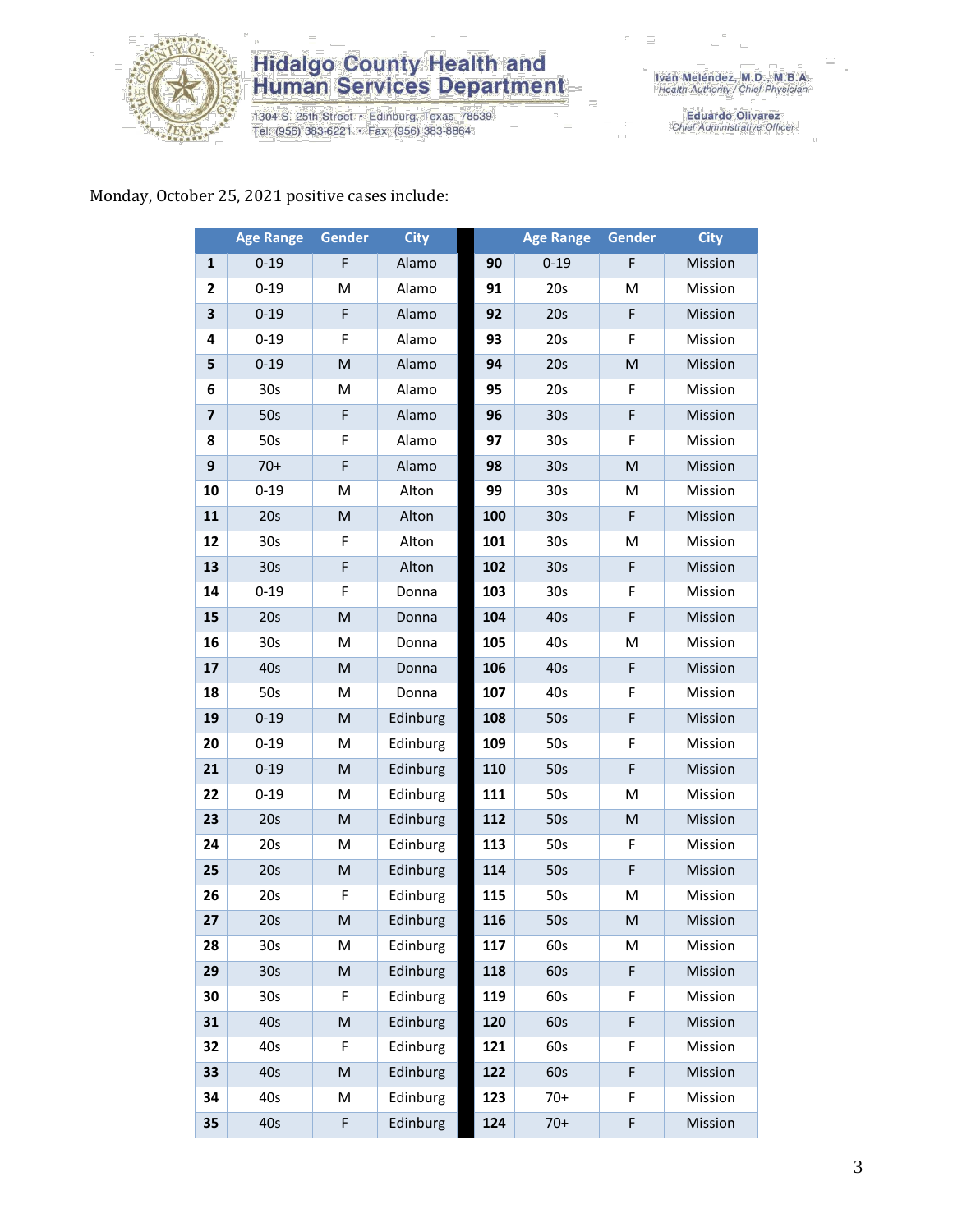

# **Hidalgo County Health and<br>Human Services Department**

1304 S. 25th Street • Edinburg, Texas 78539<br>Tel: (956) 383-6221 • Fax: (956) 383-8864

Iván Meléndez, M.D., M.B.A.<br>Health Authority / Chief Physician

Eduardo Olivarez<br>Chief Administrative Officer

| 36 | 50s             | F                                                                                                          | Edinburg | 125 | $70+$           | F                                                                                                          | Mission     |
|----|-----------------|------------------------------------------------------------------------------------------------------------|----------|-----|-----------------|------------------------------------------------------------------------------------------------------------|-------------|
| 37 | 60s             | F                                                                                                          | Edinburg | 126 | $70+$           | F                                                                                                          | Mission     |
| 38 | 60s             | F                                                                                                          | Edinburg | 127 | $70+$           | F                                                                                                          | Mission     |
| 39 | 60s             | $\mathsf F$                                                                                                | Edinburg | 128 | $70+$           | F                                                                                                          | Mission     |
| 40 | $0 - 19$        | F                                                                                                          | Hidalgo  | 129 | $0 - 19$        | M                                                                                                          | Pharr       |
| 41 | $0 - 19$        | F                                                                                                          | Hidalgo  | 130 | $0 - 19$        | M                                                                                                          | Pharr       |
| 42 | $0 - 19$        | M                                                                                                          | Hidalgo  | 131 | $0 - 19$        | F                                                                                                          | Pharr       |
| 43 | $70+$           | $\mathsf F$                                                                                                | Hidalgo  | 132 | $0 - 19$        | F                                                                                                          | Pharr       |
| 44 | $0 - 19$        | $\mathsf F$                                                                                                | McAllen  | 133 | $0 - 19$        | F                                                                                                          | Pharr       |
| 45 | $0 - 19$        | F                                                                                                          | McAllen  | 134 | $0 - 19$        | F                                                                                                          | Pharr       |
| 46 | $0 - 19$        | F                                                                                                          | McAllen  | 135 | $0 - 19$        | M                                                                                                          | Pharr       |
| 47 | $0 - 19$        | M                                                                                                          | McAllen  | 136 | $0 - 19$        | F                                                                                                          | Pharr       |
| 48 | $0 - 19$        | M                                                                                                          | McAllen  | 137 | $0 - 19$        | M                                                                                                          | Pharr       |
| 49 | $0 - 19$        | ${\sf M}$                                                                                                  | McAllen  | 138 | $0 - 19$        | $\mathsf{M}% _{T}=\mathsf{M}_{T}\!\left( a,b\right) ,\ \mathsf{M}_{T}=\mathsf{M}_{T}\!\left( a,b\right) ,$ | Pharr       |
| 50 | 20s             | F                                                                                                          | McAllen  | 139 | $0 - 19$        | F                                                                                                          | Pharr       |
| 51 | 20s             | M                                                                                                          | McAllen  | 140 | $0 - 19$        | M                                                                                                          | Pharr       |
| 52 | 20s             | F                                                                                                          | McAllen  | 141 | $0 - 19$        | F                                                                                                          | Pharr       |
| 53 | 30 <sub>s</sub> | $\mathsf{M}% _{T}=\mathsf{M}_{T}\!\left( a,b\right) ,\ \mathsf{M}_{T}=\mathsf{M}_{T}\!\left( a,b\right) ,$ | McAllen  | 142 | $0 - 19$        | F                                                                                                          | Pharr       |
| 54 | 30 <sub>s</sub> | $\mathsf F$                                                                                                | McAllen  | 143 | $0 - 19$        | F                                                                                                          | Pharr       |
| 55 | 30 <sub>s</sub> | F                                                                                                          | McAllen  | 144 | 20s             | F                                                                                                          | Pharr       |
| 56 | 40s             | M                                                                                                          | McAllen  | 145 | 30 <sub>s</sub> | F                                                                                                          | Pharr       |
| 57 | 40s             | $\mathsf F$                                                                                                | McAllen  | 146 | 40s             | F                                                                                                          | Pharr       |
| 58 | 50s             | M                                                                                                          | McAllen  | 147 | 40s             | F                                                                                                          | Pharr       |
| 59 | 50s             | $\mathsf{M}% _{T}=\mathsf{M}_{T}\!\left( a,b\right) ,\ \mathsf{M}_{T}=\mathsf{M}_{T}\!\left( a,b\right) ,$ | McAllen  | 148 | 40s             | F                                                                                                          | Pharr       |
| 60 | 50s             | M                                                                                                          | McAllen  | 149 | 50s             | F                                                                                                          | Pharr       |
| 61 | 60s             | $\mathsf F$                                                                                                | McAllen  | 150 | $0 - 19$        | F                                                                                                          | San Juan    |
| 62 | $70+$           | F                                                                                                          | McAllen  | 151 | $0 - 19$        | F                                                                                                          | San Juan    |
| 63 | $70+$           | F                                                                                                          | McAllen  | 152 | 30 <sub>s</sub> | F                                                                                                          | San Juan    |
| 64 | $0 - 19$        | M                                                                                                          | Mercedes | 153 | 30 <sub>s</sub> | М                                                                                                          | San Juan    |
| 65 | $0 - 19$        | F                                                                                                          | Mercedes | 154 | $0 - 19$        | M                                                                                                          | Undisclosed |
| 66 | $0 - 19$        | F                                                                                                          | Mercedes | 155 | $0 - 19$        | M                                                                                                          | Undisclosed |
| 67 | 30s             | F                                                                                                          | Mercedes | 156 | $0 - 19$        | M                                                                                                          | Undisclosed |
| 68 | $0 - 19$        | M                                                                                                          | Mission  | 157 | $0 - 19$        | F                                                                                                          | Undisclosed |
| 69 | $0 - 19$        | F                                                                                                          | Mission  | 158 | 20s             | M                                                                                                          | Undisclosed |
| 70 | $0 - 19$        | M                                                                                                          | Mission  | 159 | 20s             | M                                                                                                          | Undisclosed |
| 71 | $0 - 19$        | F                                                                                                          | Mission  | 160 | 30 <sub>s</sub> | M                                                                                                          | Undisclosed |
| 72 | $0 - 19$        | F                                                                                                          | Mission  | 161 | 40s             | F                                                                                                          | Undisclosed |
| 73 | $0 - 19$        | M                                                                                                          | Mission  | 162 | 40s             | M                                                                                                          | Undisclosed |
| 74 | $0 - 19$        | F                                                                                                          | Mission  | 163 | $0 - 19$        | F                                                                                                          | Weslaco     |